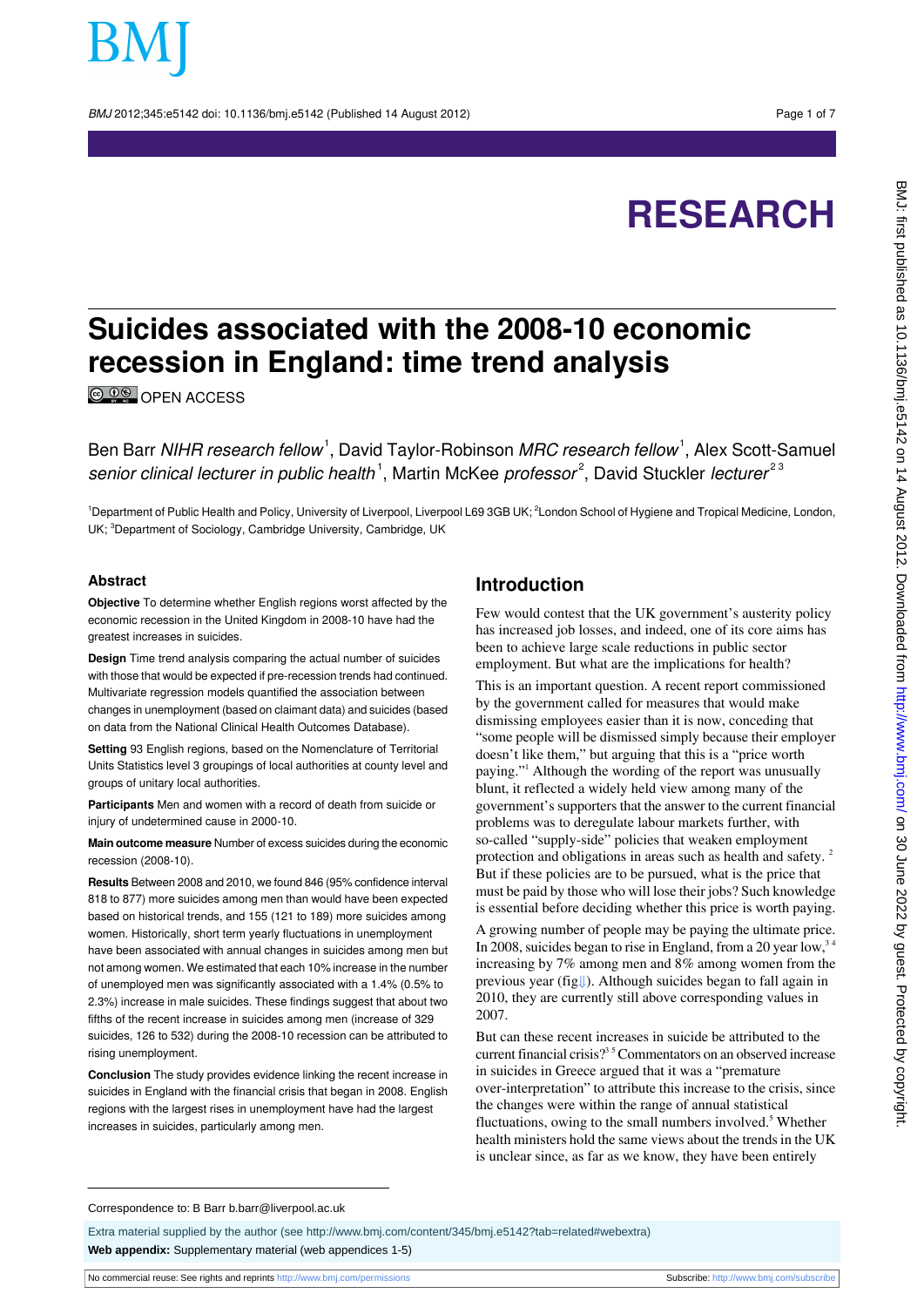silent about the factors that might explain the rise in suicides. However, a considerable body of research at the individual level from longitudinal studies indicates that unemployment does increase risks of suicide and non-fatal self harm.<sup>6-9</sup> Although suicides do tend to increase during economic downturns, $10-13$  the strength of the association varies among countries, and there is evidence that risks can be mitigated by strong social support and employment programmes.<sup>11</sup> Conversely, it is possible that other factors have caused the observed rise, separate from the crisis.

Much of the previous research at population level has used aggregated data from one or more countries.10 14 15These studies often had few data points, lacking statistical power to identify underlying factors. However, in large countries, it is also possible to take advantage of subnational variations,<sup>16</sup> offering the benefit of more consistent surveillance systems and ensuring that national level factors, such as legislation changing access to the means of suicide, are kept constant. <sup>17</sup> The current economic crisis in England has been unequally distributed across its regions. Since 2005, the West Midlands has experienced the greatest increase in unemployment (6.1 percentage points), while southeast England has had the least (2.7 percentage points).<sup>18</sup> These regional variations provide an opportunity to assess, for the first time, whether the current recession and associated rises in unemployment are significant determinants of rising suicides in England.

In this study, we exploit these regional differences in rates of suicide and unemployment between 2000 and 2010 to test the hypothesis that those regions with greater rises in unemployment have had corresponding increases in suicides. Previous studies in the UK have sought to understand the reasons for a fall in suicides rates from high levels in the late  $1990s$ ,<sup>19</sup> although none has, to our knowledge, investigated the causes of the current increases in suicide.

## **Methods**

Annual panel data for the number of deaths from suicides and injuries of undetermined cause were obtained from the National Clinical and Health Outcomes Database, covering the years 2000 to 2010.<sup>20</sup> We used the start date of 2000 to compare trends over the past decade; however, we replicated our results using the first year (1993), for which data were available from the database. Deaths from undetermined injuries were included, because this category includes cases for which the coroner has given an open or narrative verdict, instead of a classification of suicide. Since there is a great deal of variation in the practice of coroners in determining suicide, we included undetermined injuries with suicides, to provide a more consistent measure of all deaths that are likely to be suicides, following conventional practice with government statistics in the UK.<sup>21</sup> Data were available for 93 local areas, based on the Nomenclature of Territorial Units Statistics level 3 (NUTS3) groupings of local authorities at county level and groups of unitary local authorities in England. The nomenclature is a geocode standard for referencing the subdivisions of countries for statistical purposes developed by Eurostat.<sup>22</sup> <sup>23</sup> Web appendix 1 provides further details of the datasets.

We measured unemployment as the number of people claiming unemployment benefits within each region, using data provided by the Office for National Statistics. Although this measure does not capture all unemployment, and may understate true unemployment in a period of austerity, it is the most precise and consistent measure that is officially recorded in all regions.

Claimant data are also highly correlated with unemployment statistics (r=0.73, P<0.001).

### **Statistical analysis**

The statistical analysis proceeded in two steps. Firstly, we assessed the total excess number of suicides attributable to the financial crisis following standard definitions of excess, by calculating the number of suicides that were over and above historical trends. Here, we used a time trend model to estimate the "counterfactual" rate—that is, what the rate would have been had trends continued to decline at the pre-crisis rate. A dummy variable for the crisis years of 2008-10 was included in the model to capture a break from past time trends. To simplify interpretation, we modelled numbers rather than rates, although our conclusions did not change substantively when using rates. To increase precision, we modelled the excess number of suicides in the recessionary period of 2008-10, although results were similar when evaluating each year separately.

In the second step of the analysis, we assessed the association of changes in unemployment (that is, new job losses rather than long term unemployment, reflecting evidence that it is the transition in employment status that is important) with suicides, stratified by region and sex using linear regression models. At the ecological level, there is potential confounding from unobserved factors that vary between local authorities; therefore, we used a fixed effects approach to remove these between local authority differences.<sup>24</sup> This conservative approach involves including dummy variables for each NUTS3 area to assess the association between deviations from the average rate of change in unemployment and deviations from average rate of change in suicides in each NUTS3 area. We used robust clustered standard errors to reflect the fact that populations were not sampled independently and to ensure that standard errors were robust to serial correlation in the data. Models were used to estimate the suicides attributable to changes in unemployment in the 2008 recession. All data and models were estimated using Stata version 12.

## **Results**

### **Total excess suicides during the recession**

Before the economic crisis in 2008, the rate of male suicides was declining in England by 57 suicides per year (95% confidence interval 56 to 58), from 2000 to 2007; female suicides decreased by 26 suicides per year (24 to 27) in the same period (table [1⇓\)](#page-4-0). We estimated 846 more suicides among men (818 to 877) and 155 more suicides among women (121 to 189) than would have been expected if these trends had continued in the period 2008-10.

#### **Annual associations of suicides with unemployment by sex and region**

As depicted in the figure, and as is evident across English regions, levels of unemployment correlated strongly with suicides among men and women in the period studied  $(r_{\text{male}}=0.73,$ P<0.001;  $r_{\text{female}}$ =0.68, P<0.001). To assess the specific effect of job losses during the recession, rather than long term unemployment, we evaluated short annual changes in unemployment. Table [2⇓](#page-5-0) shows the associations between short term changes in job losses and suicides. Between 2000 and 2010, each annual 10% increase in the number of unemployed men was associated with a 1.4% increase in the number of male suicides (95% confidence interval 0.5% to 2.3%). Among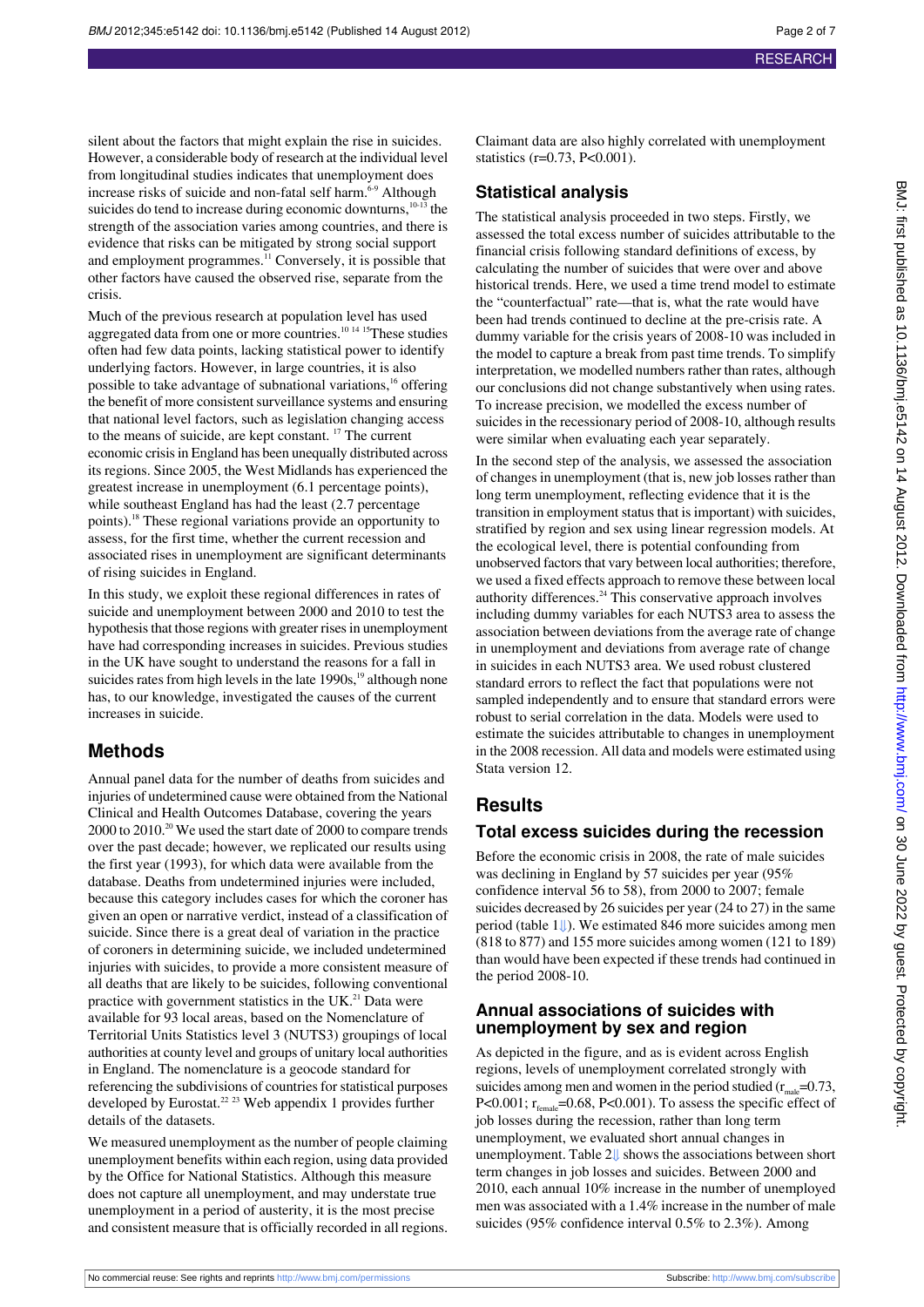women, however, these short term associations were not significant (0.7% increase,  $-1.5%$  to 3.0%).

With our estimates of total excess suicides and the association between unemployment and suicide rates, we estimated the portion of excess suicides attributable to unemployment. Relative to 2007, the number of unemployed men rose on average across English regions by 25.6% each year in 2008-10. Based on our models, this increase in unemployment was associated with yearly increases in male suicides of 3.6%. This percentage rise corresponds to 329 (95% confidence interval 126 to 532) additional suicides between 2008 and 2010, accounting for about two fifths of the total excess suicides among men during the recession.

#### **Robustness tests**

To determine whether the association between unemployment and suicides in the recessionary period differed from past trends during periods of economic growth, models were disaggregated by time period. The significant association between unemployment and suicides among men remained after we analysed separately data from 2006 to 2010 (when unemployment was rising) and before 2006 (when unemployment was falling; web appendix 4). We saw no significant difference in the size of association during these two periods (test for effect heterogeneity, P=0.35).

We tested the robustness of our estimates using alternative assumptions: removing observations with large year-to-year fluctuations in suicides (>150%); fewer than 10 suicides per year; and standardised residuals of an absolute value greater than 2. None of the re-estimated results changed under these assumptions. Since the variance in the change in suicide rates depends on the number of suicides in each area, we also estimated models using weights for the annual mean number of suicides in each area. Again, none of the results changed. Unadjusted associations yielded stronger effects (web appendix 2). Lastly, we investigated lead and lagged effects in the first and second year, finding no significant effects (web appendix 3). We also did statistical models without adjusting for time trends and used the longest time series available from 1993, finding similar results (web appendix 4). Estimated associations of unemployment with suicides were similar after excluding undetermined injuries from suicide calculations (web appendix 5).

### **Discussion**

Our study estimated that the recent recession in the UK has led to about 1000 excess suicides in England: 846 among men and 155 among women. Our analysis indicates that increases in male unemployment were associated with about two fifths of these rises in suicides among men in England during the current recession. Local areas with greater rises in unemployment have also experienced higher rises in suicides, although this level was significant only among men, possibly because the suicide rates among women are only about a third of those among men. On its own, our study cannot ascertain whether the association between job loss and suicides is causal; however, the strength of the effect size, timing, consistency, coherence with previous research, existence of plausible mechanisms, and absence of any obvious alternative explanation suggest that it is likely to be.<sup>25</sup> Importantly, these findings can explain why there was a small reduction in suicides in 2010, which coincided with a slight recovery in male employment.

#### **Limitations of the study**

Before evaluating the implications of our findings, we must note several important limitations. Firstly, we undertook an observational analysis at the population level; however, in contrast with previous work, we were able to take advantage of subregional variations in unemployment and suicide rates. Nonetheless, the analysis of subregional data still cannot account for potential differences across employed and unemployed groups, and results could indicate increasing risks among both groups during economic downturns (for example, as a consequence of uncertainty about the future among employed people). Furthermore, within local areas, there may be differences in the share of the population most vulnerable to the effects of unemployment, such as people with low levels of education or with pre-existing mental health problems. $8^{26}$ 

Secondly, we measured unemployment using the number of claimants, which could underestimate the true number of people who cannot find work. To claim unemployment benefits, people must meet certain criteria, such as be capable of work, be available for work, actively seek work, as well as fulfilling contributory or means testing requirements. Thus, some people may leave the employment market altogether rather than attempt to claim benefits.<sup>27</sup> Alternative measures, such as the Labour Force Survey, would not provide sufficiently detailed data for geographical analysis.

Thirdly, suicides measure a very small portion of the overall health consequences of unemployment.<sup>28</sup> Fourthly, analysis of suicides in small areas must be interpreted with caution because of the varying use of narrative verdicts by coroners and the difficulties in translating coroners' verdicts into codes according to the International Classification of Diseases.<sup>21</sup> However, our inclusion of injuries of undetermined cause should have largely dealt with this problem, and such biases are probably relatively constant over time, making estimates of changes within regions more consistent for testing our study's hypothesis. Finally, our estimates of the risks of suicides attributable to unemployment were based on the contemporary period, because we did not observe significant lead or lagged effects.

#### **Policy implications**

Our analysis, coupled with evidence from other studies,<sup>11</sup> has several implications for those seeking to protect the most vulnerable people in the ongoing economic recession. Firstly, our study indicates that although the initial economic shock of recession does increase suicide risk, policies that promote re-employment could reverse this trend. However, forecasts for economic growth over the next 10 years in the UK indicate that employment is unlikely to return to levels before the recession until after 2017.<sup>29</sup> Overall, women seem less likely to inflict self harm in response to unemployment, suggesting an increased degree of resilience among women, which has been identified in other European countries.<sup>30</sup> Our study may have lacked sufficient power to detect an effect in women, if this effect size was small. An enhanced understanding of the role of responses from each sex may help mitigate risks. However, more research is needed to understand why suicides have risen recently among women, in view of the absence of an association with their employment.

Secondly, budget cuts could exacerbate the consequences of the ongoing economic recession, both by increasing losses of public sector jobs (and those in the private sector that they support) and by reducing access to preventive services. Austerity measures in the UK are exacerbating unemployment and reducing growth,<sup>31</sup> and some commentators have suggested that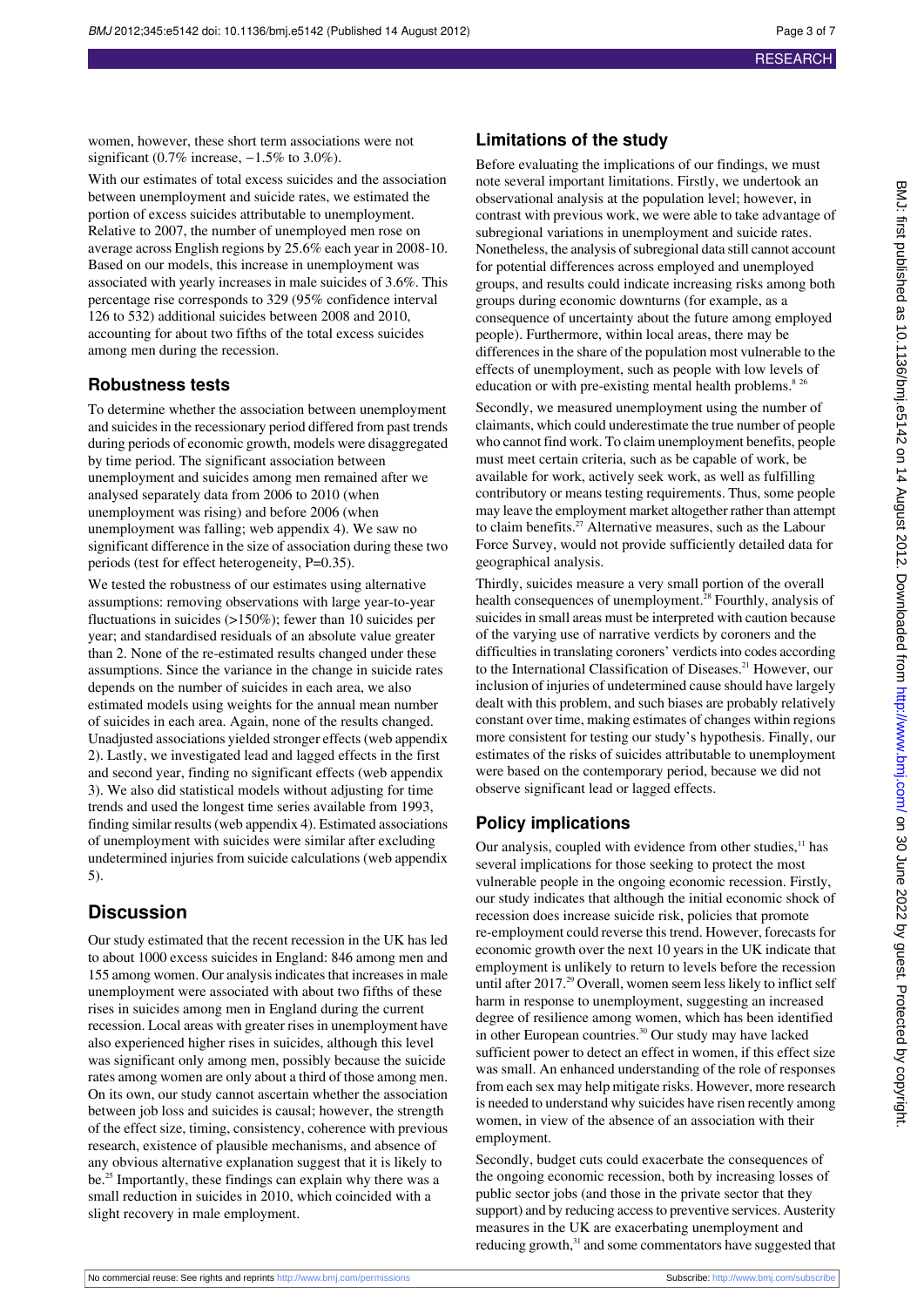the government should promote employment, particularly in deprived areas, through state led social investment in infrastructure, industry, education, early years support, and improved working conditions.<sup>32</sup> Cuts to local authority budgets in England have been greatest in more disadvantaged areas<sup>33</sup> with higher suicide rates. Recent increases in unemployment between 2010 and 2011 are also significantly correlated with local authority budget cuts (correlation coefficient between reduction in spend per head of population and increase in male claimant rate, r=−0.21, P=0.0026; authors' calculations).

Unemployment and the unequal economic recovery in England are pressing public health issues. $34$  The total cost of suicide in Ireland, for example, was estimated to be about 1% of the country's gross domestic product in 2002.<sup>35</sup> There is a danger that the human cost of continued high levels of unemployment will outweigh the purported benefits of budget cuts.

Contributors: BB and DTR collected the data and originated the study. BB, DS, and DTR contributed to the analysis and interpretation of the data. All authors contributed to the writing of the manuscript. BB is the study guarantor.

Funding: BB is supported by a National Institute of Health Research fellowship and DTR is supported by a Medical Research Council fellowship.

Competing interests: All authors have completed the Unified Competing Interest form at [www.icmje.org/coi\\_disclosure.pdf](http://www.icmje.org/coi_disclosure.pdf) (available on request from the corresponding author) and declare: no support from any organisation for the submitted work; no financial relationships with any organisations that might have an interest in the submitted work in the previous three years; no other relationships or activities that could appear to have influenced the submitted work.

Ethical approval: Ethical approval not required.

Data sharing: The dataset used for the analysis and statistical code are available from the corresponding author at benbarr@liverpool.ac.uk.

- 1 Beecroft A. Report on employment law . UK Department for Business Innovation & Skills, 2011.
- 2 White M. Liam Fox's deregulation remedy? Another tonic we don't need. The Guardian , 2012. 3 Stuckler D, Basu S, Suhrcke M, Coutts A, McKee M. Effects of the 2008 financial crisis
- on health: a first look at European data. Lancet 2011;378:124-5. 4 Economou M, Madianos M, Theleritis C, Peppou L, Stefanis C. Increased suicidality amid
- economic crisis in Greece. Lancet 2011;378:1459. 5 Fountoulakis K, Grammatikopoulos I, Koupidis S, Siamouli M, Theodorakis P. Health and
- the financial crisis in Greece. Lancet 2012;379:1001-2.
- 6 Platt S, Hawton K. Suicidal behaviour and the labour market. In: Hatwon K, Van Heeringen K, eds. International handbook of suicide and attempted suicide . John Wiley and Son, 2000.
- Blakely T, Collings S, Atkinson, J. Unemployment and suicide: evidence for a causal association? J Epidemiol Community Health 2003;57:594-600.
- 8 Lundin A, Lundberg I, Hallsten L, Ottosson JTH. Unemployment and mortality: a longitudinal prospective study on selection and causation in 49321 Sweden middle aged men. J Epidemiol Community Health 2010;64:22-8.
- 9 Lewis G, Sloggett A. Suicide, deprivation and unemployment: record linkage study. BMJ 1998;317:1283-6.
- 10 Chang S, Gunnell D, Sterne J, Lu T, Cheng A. Was the economic crisis 1997-1998 responsible for rising suicide rates in East/Southeast Asia? A time-trend analysis for Japan, Hong Kong, South Korea, Taiwan, Singapore and Thailand. Soc Sci Med 2009;68:1322-31.
- 11 Stuckler D, Basu S, Suhrcke M, Coutts A, McKee, M. The public health impact of economic crises and alternative policy responses in Europe. Lancet 2009;374:315-23.
- 12 Luo F, Florence CS, Quispe-Agnoli M, Ouyang L, Crosby AE. Impact of business cycles on US suicide rates, 1928-2007. Am J Public Health 2011;101:1139-46.
- 13 Noh Y. Does unemployment increase suicide rates? The OECD panel evidence. J Econ Psychol 2009;30:575-82. 14 Ruhm C. Macroeconomic conditions, health and government policy. In: Schoeni R, House
- JS, Kaplan GA, Pollack H, eds. Making Americans healthier: social and economic policy as health policy . Russell Sage, 2008.
- 15 Tapia-Granados J. Recessions and mortality in Spain, 1980-1997. Eur J Population 2005;21:393-422.
- 16 Stuckler D, Basu S, Meissner C, Fishback P, McKee M. Banking crises and mortality during the Great Depression: evidence from US urban populations, 1927-1939. J Epidemiol Community Health 2011;66:410-9.
- 17 Hawton K, Bergen H, Simkin S, Arensman E, Corcoran P, Cooper J, et al. Impact of different pack sizes of paracetamol in the United Kingdom and Ireland on intentional overdoses: a comparative study. BMC Public Health 2011;11:460-7.
- 18 Office of National Statistics. South and East of UK escaped the worst of unemployment increases since 2005 . ONS, 2011.
- 19 Biddle L, Brock A, Brookes S, Gunnell D. Suicide rates in young men in England and Wales in the 21st century: time-trend study. BMJ 2008;336:539-42.
- 20 NHS Information Centre. Compendium of population health indicators . National Centre for Health Outcomes Development, 2011.
- 21 Carroll R, Hawton K, Kapur N, Bennewith O, Gunnell D. Impact of the growing use of narrative verdicts by coroners on geographic variations in suicide: analysis of coroners' inquest data. J Public Health 2011: published online 15 November.
- 22 Office for National Statistics. NOMIS—official labour market statistics, 2011. ONS, 2011.<br>23 EuroStati Momenclature of territorial units for statistics. European Commission. 2008.
- **EuroStat. Nomenclature of territorial units for statistics. European Commission, 2008** 24 Jones A. Health econometrics. In: Cuyler A, Newhouse JP, eds. Handbook of health
- economics . Elsevier Science, 2000;265-344. 25 Bradford-Hill A. The environment and diseases: association or causation? Proc R Soc Med 1965;58:295-300.
- 26 Edwards B. Who is hurt by procyclical mortality? Soc Sci Med 2008;67:2051-8. 27 Gregg P. Out for the count: a social scientist's analysis of unemployment statistics in the
- UK. J R Stat Soc A 1994;157:253-70. 28 Bartley M. Unemployment and ill health: understanding the relationship. J Epidemiol Community Health 1994;48:333-7.
- 29 Office for Budget Responsibility, Economic and fiscal outlook, OBR, 2011.
- 30 Hadju P, McKee, M, Bojan, F. Changes in premature mortality differentials by marital
- status in Hungary and in England and Wales. *Eur J Publ Health* 1995;5:259-64.<br>31 Ball L, Leigh D, Loungani P. Painful medicine. *Finance & Development* 2011;48:20-3. [www.imf.org/external/pubs/ft/fandd/2011/09/Ball.htm](http://www.imf.org/external/pubs/ft/fandd/2011/09/Ball.htm).
- 32 Lawson N, Reed H, Plan B. A good economy for a good society . Compass, 2011. 33 Taylor-Robinson D, Gosling R. Local authority budget cuts and health inequalities. BMJ 2011;342:d1487.
- 34 Marmot M. Fair society, healthy lives . UCL, 2010.
- 35 Kelly B. The economic cost of suicide in Ireland. J Crisis Intervention Suicide 2007;28:89-94.

**Accepted:** 13 July 2012

#### Cite this as: BMJ 2012;345:e5142

This is an open-access article distributed under the terms of the Creative Commons Attribution Non-commercial License, which permits use, distribution, and reproduction in any medium, provided the original work is properly cited, the use is non commercial and is otherwise in compliance with the license. See: [http://creativecommons.org/licenses/by](http://creativecommons.org/licenses/by-nc/2.0/)[nc/2.0/](http://creativecommons.org/licenses/by-nc/2.0/) and<http://creativecommons.org/licenses/by-nc/2.0/legalcode>.

**RESEARCH**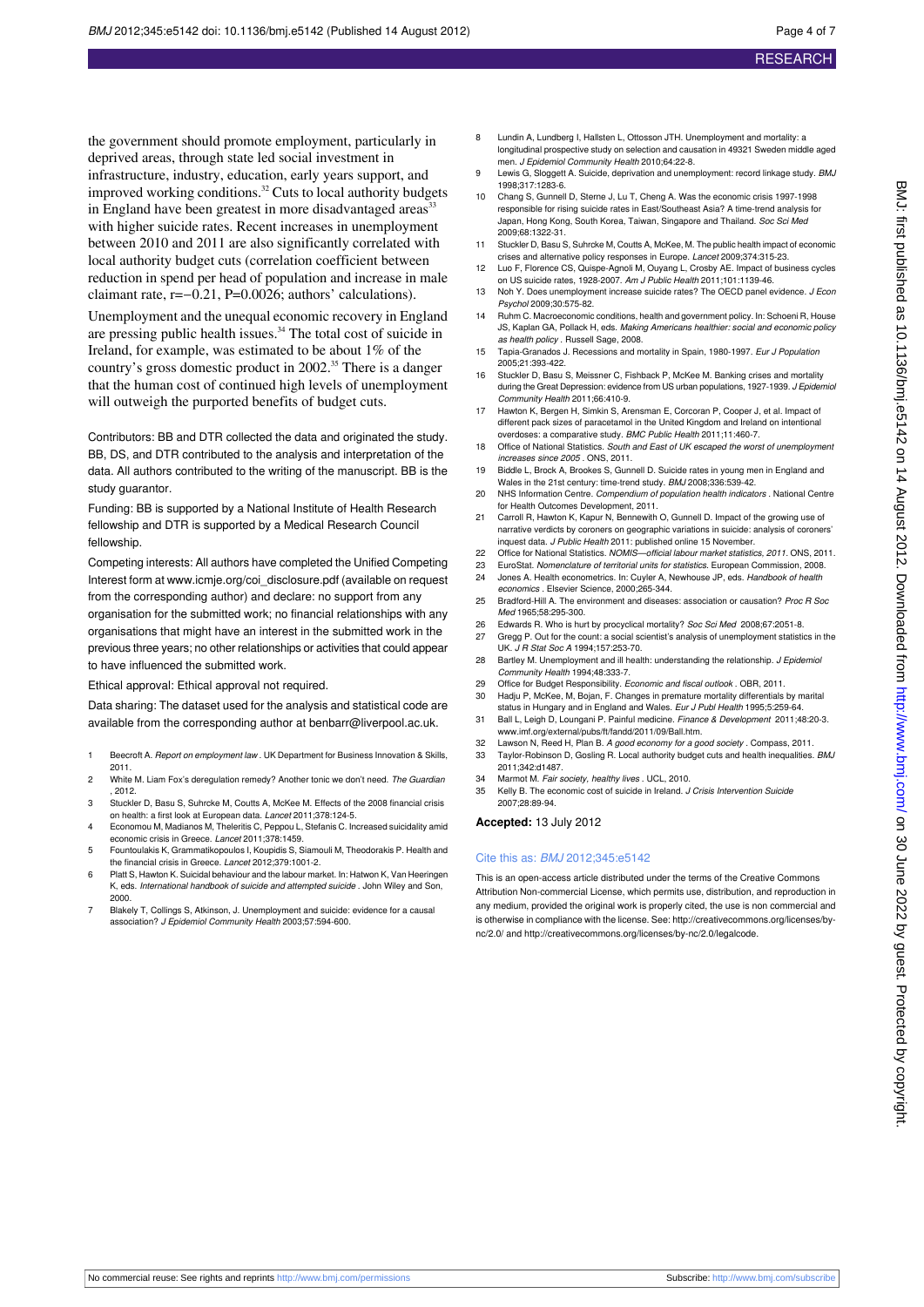#### **What is already known on this topic**

In 2008, suicide rates began to rise in the United Kingdom, reversing a long term decline It is not clear whether this increase can be attributed to the economic recession of 2008-10

#### **What this study adds**

English regions with the largest rises in unemployment have shown the largest increases in suicides, particularly among men

## <span id="page-4-0"></span>**Tables**

**Table 1| Time trend analysis of excess suicides during the economic recession in 2008-10, by sex**

|                                                      | No of excess suicides (95% CI) |                          |
|------------------------------------------------------|--------------------------------|--------------------------|
| Covariate                                            | Male suicides                  | <b>Female suicides</b>   |
| Expected annual trend, 2000-10                       | $-57$ ( $-56$ to $-58$ )       | $-26$ ( $-24$ to $-27$ ) |
| Estimated excess suicides during recession, 2008-10* | 846 (818 to 877)               | 155 (121 to 189)         |

\*Calculated as the difference between observed and expected suicides if time trends in 2000-07 had continued during 2008-10.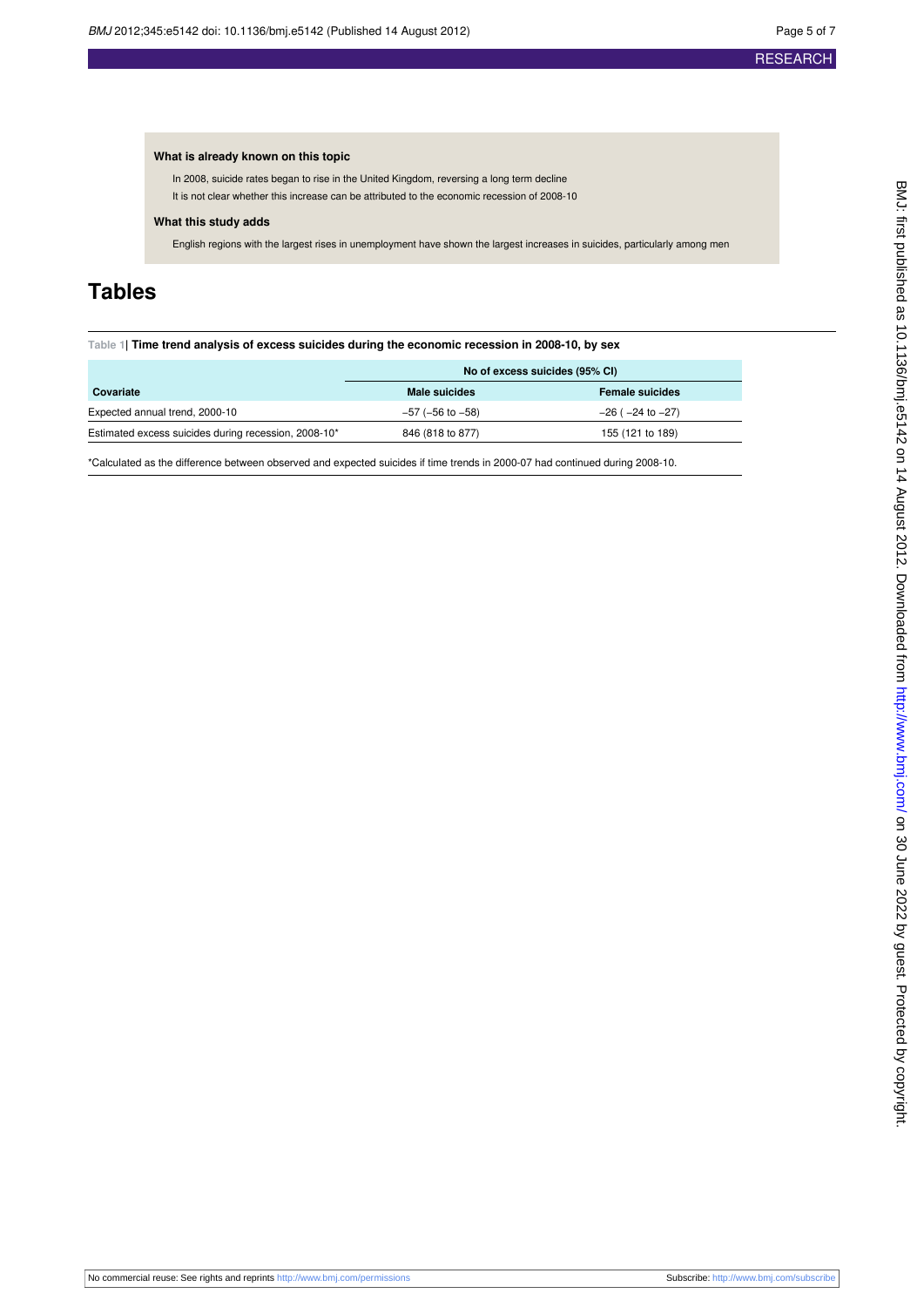#### <span id="page-5-0"></span>**Table 2| Association of unemployment with suicide rates (%) in 93 local areas of England in 2000-10, by sex**

|                                    | Suicide rate (95% CI) |                     |
|------------------------------------|-----------------------|---------------------|
|                                    | <b>Male</b>           | Female              |
| 10% rise in no of male claimants   | $1.4^*$ (0.5 to 2.3)  |                     |
| 10% rise in no of female claimants | _                     | $0.7$ (-1.5 to 3.0) |

Model based on evaluating changes in suicide rates against changes in unemployment, adjusted for region specific time trends. No of local area years was 1023 among men and 1017 among women.

\*P<0.001.